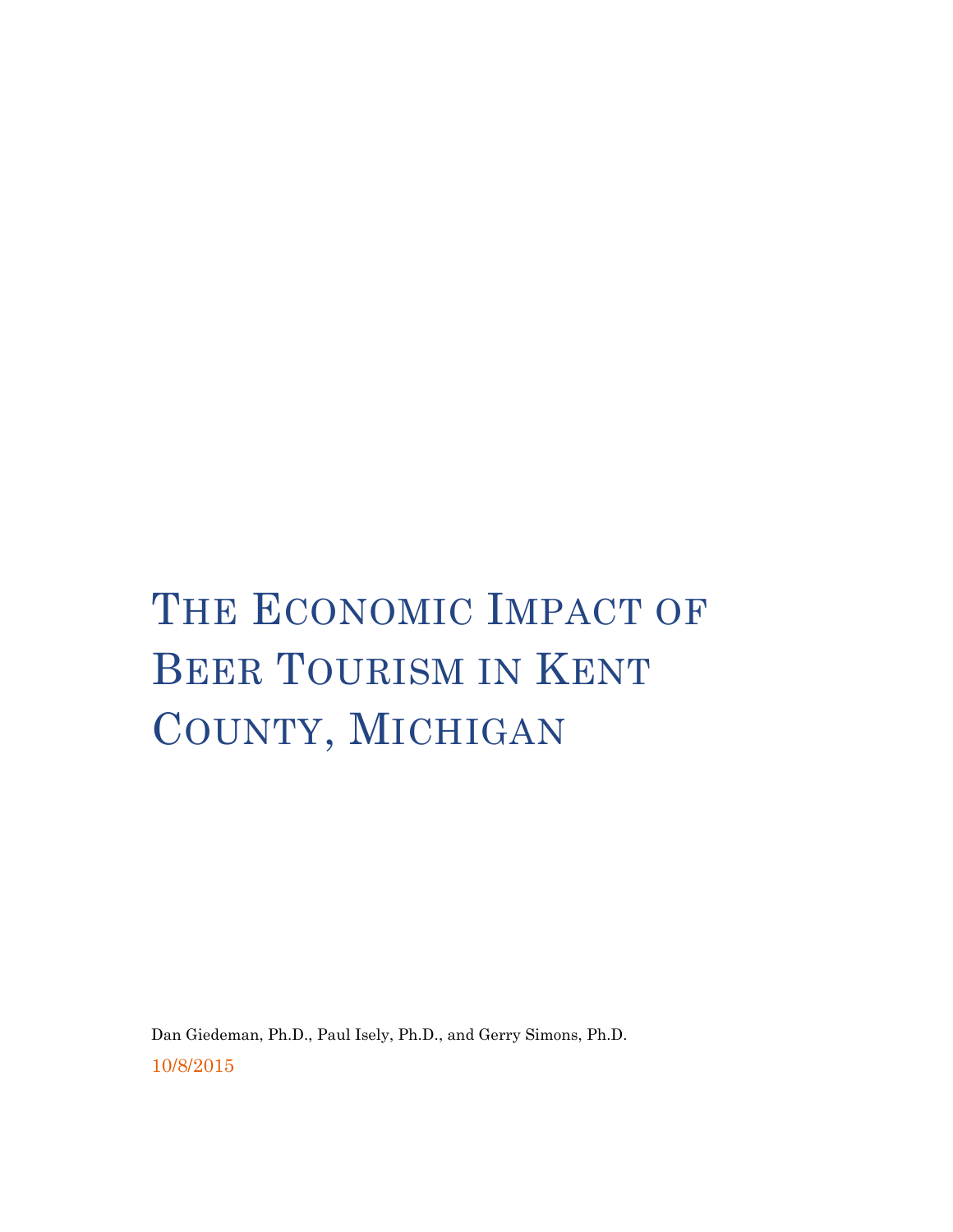# THE ECONOMIC IMPACT OF BEER TOURISM IN KENT COUNTY, MICHIGAN

# <span id="page-1-0"></span>EXECUTIVE SUMMARY

Kent County craft beer tourism (a type of tourism that barely existed less than a decade ago) not only contributes to the growing perception of Grand Rapids as a thriving, vibrant community, but is also estimated to support or contribute:

- 171 additional jobs in Kent County
- \$12.23 million in economic output in Kent County
- direct spending of \$7.05 million
- 14,000 hotel nights at an average of \$148 per night
- 42,246 visitors with over 13,000 from outside Michigan
- an average of 3.7 breweries visited per beer tourist
- 12,100 individuals who visit at least 5 breweries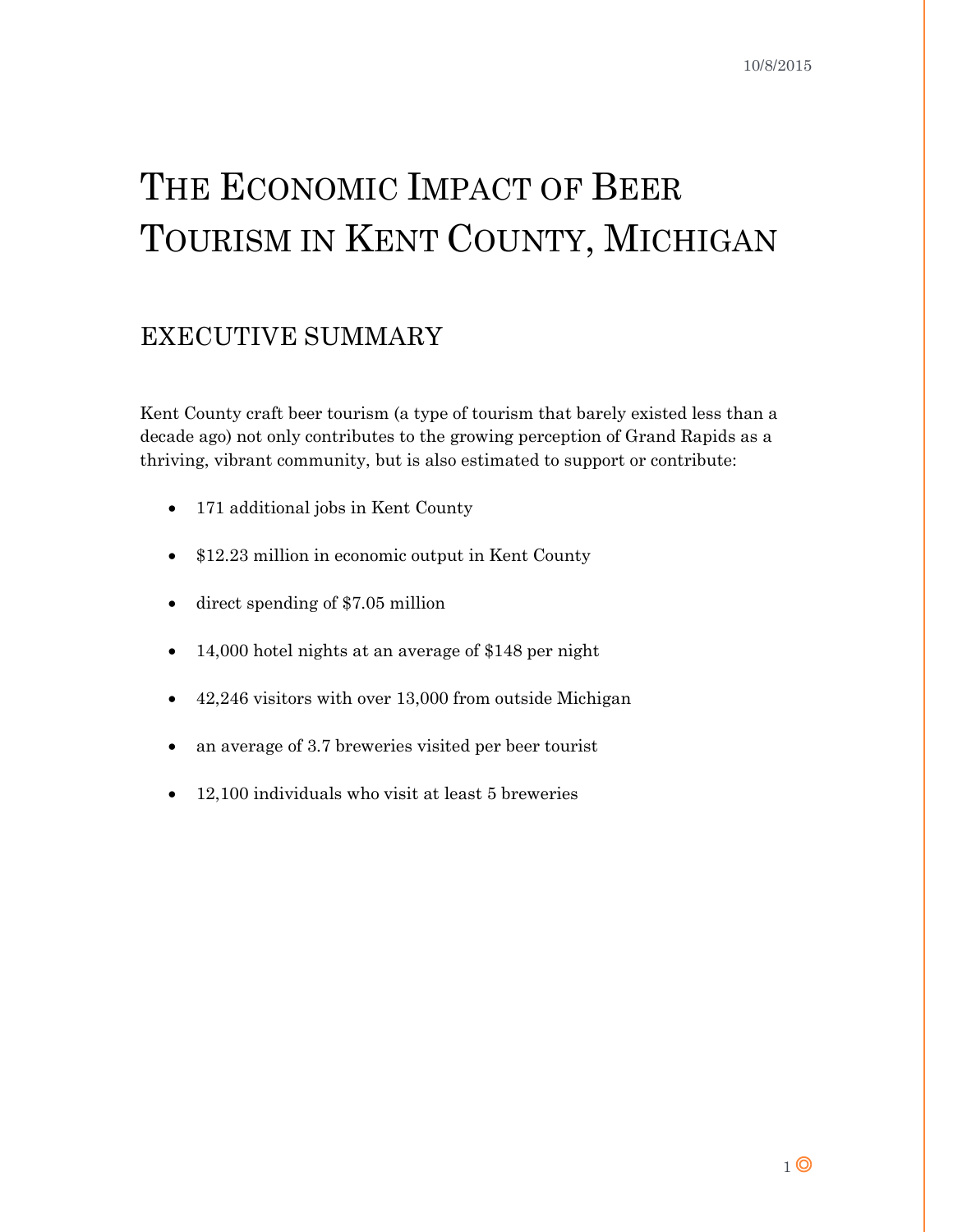#### **TABLE OF CONTENTS**

#### **FIGURES**

#### **TABLES**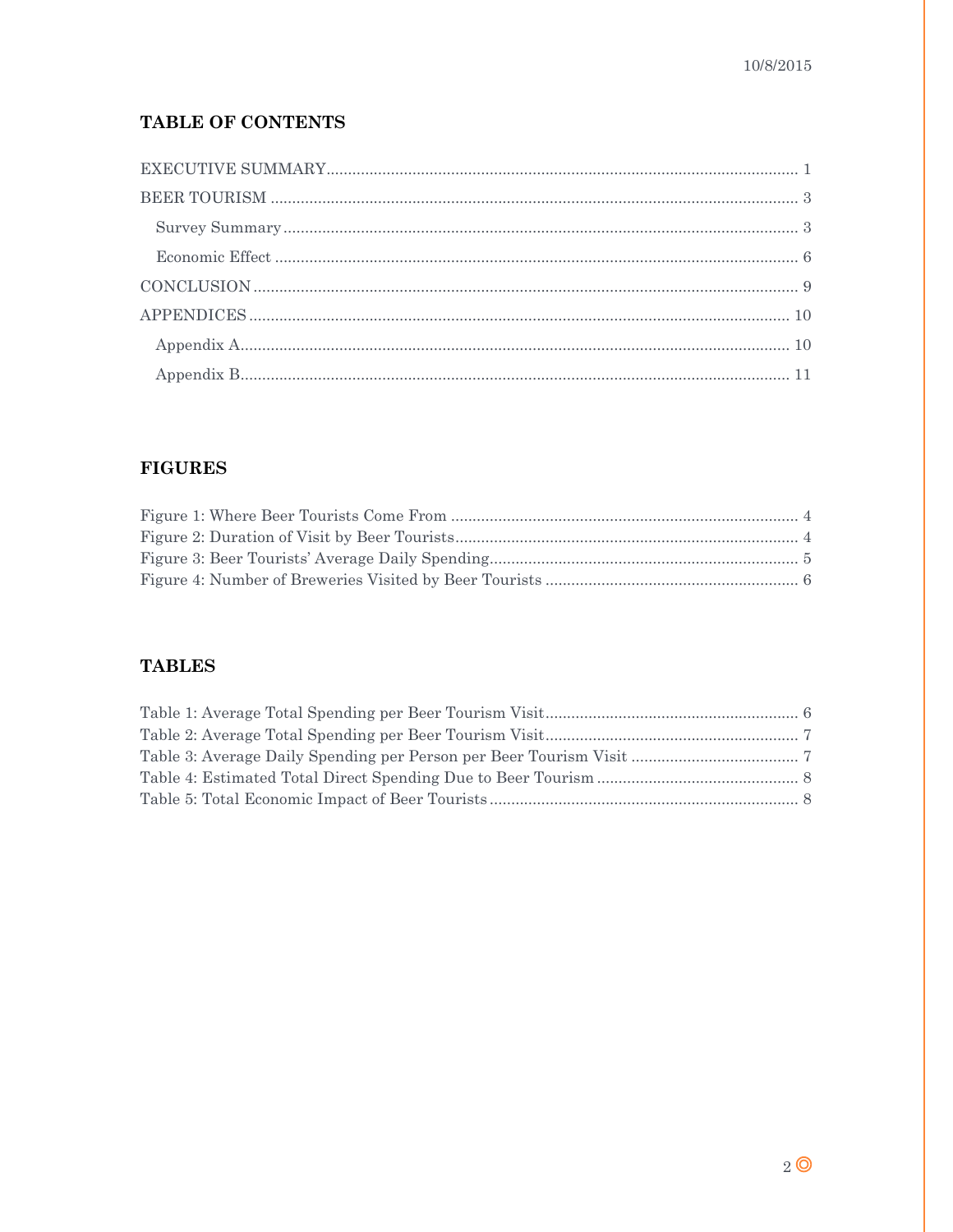### <span id="page-3-0"></span>BEER TOURISM

The growth of the local craft brewing industry over the past few years has led to an influx of visitors to West Michigan. These "beer tourists" generate an impact on the local economy through their spending on goods and services in the local community. This report details the economic effect of beer tourism in Kent County.

To determine the economic impact of beer tourism, two brief questionnaires were developed (see Appendices A and B). The survey processes and the content of the questionnaires were reviewed and approved by the Grand Valley State University Human Research Review Committee. For one questionnaire, surveys were performed on city sidewalks close to, though not directly outside of, area breweries. Individuals passing that location were randomly selected by asking every third one to fill out a survey. Only individuals 21 years and older were surveyed, and all potential respondents were informed that answering the questionnaire was voluntary. The days of the week, times of day, and location of surveying were also varied to compile a representative sample of beer consumers. This included 458 valid surveys filled out of which 129 surveys were filled out by visitors here primarily for beer tourism. Surveying was undertaken during the spring and summer of 2015. For the other questionnaire, surveys were performed at the 2015 Michigan Winter Beer Festival held in Comstock Park, MI, using a similar approach to obtain a representative sample.

#### <span id="page-3-1"></span>Survey Summary

To determine the economic effect of spending from beer tourism, questionnaire respondents who can be considered to be "beer tourists" had to be differentiated from other beer consumers. This was accomplished by asking (i) for the respondents home ZIP code, (ii) if they were staying overnight in the area, and (iii) if craft beer was the primary reason for their visit. Beer tourists were then defined as those respondents who said that craft beer was the primary reason for their visit *and* who either live outside of West Michigan or live in West Michigan but were choosing to stay at a local hotel/motel for the night. Thus, beer consumers who are not classified as beer tourists are either West Michigan residents who are not spending the night in a hotel/motel, or visitors from outside West Michigan for whom local craft beers are not the primary purpose for their visit.

Figure 1 shows the geographic origin of the survey respondents that were identified as beer tourists. About 17% are from West Michigan. Of those visiting from outside the region, the majority come from elsewhere in Michigan, with the largest concentration coming from the Greater Detroit area (identified as the Detroit-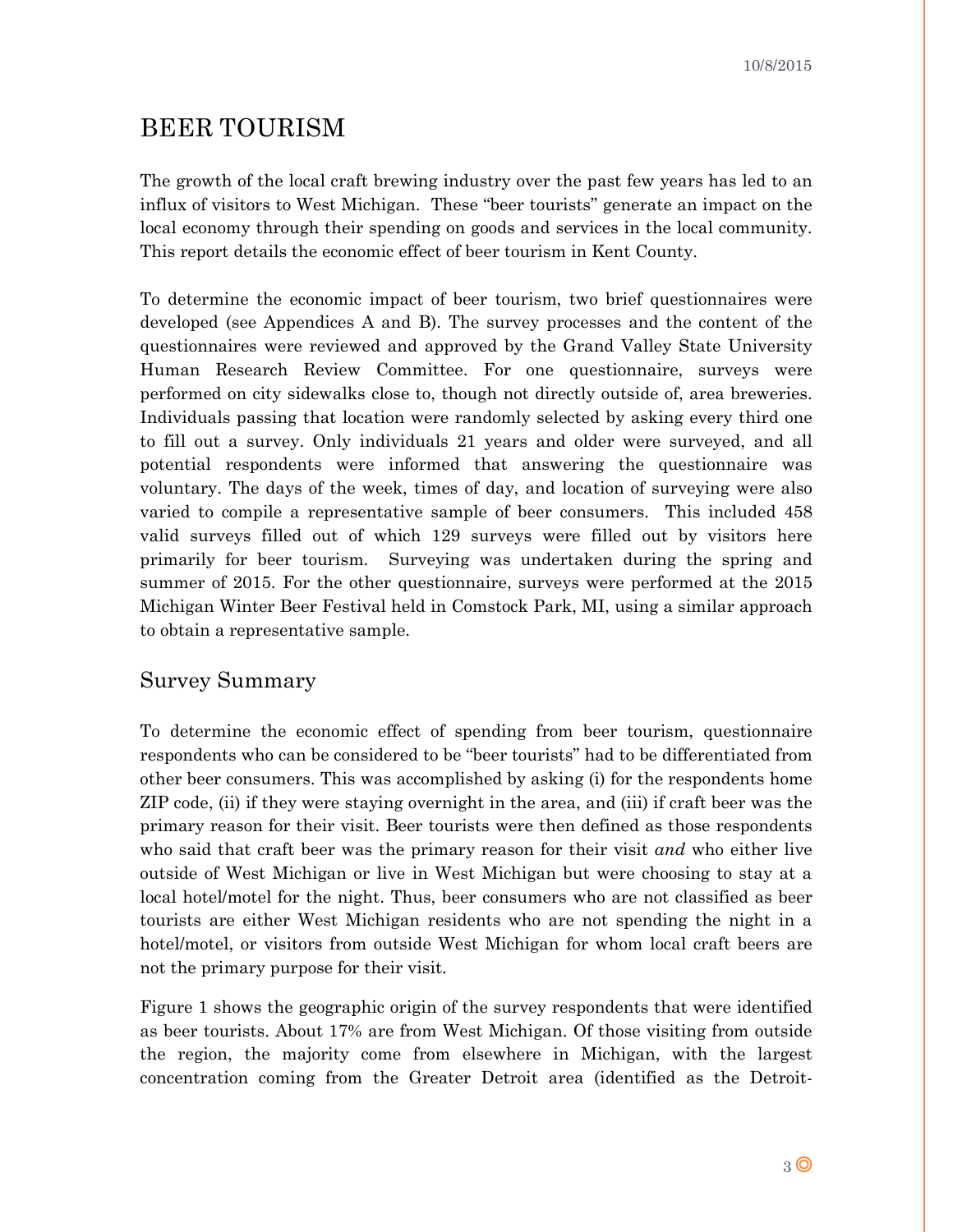<span id="page-4-0"></span>Warren-Dearborn Metropolitan Statistical Area). Approximately 31% of beer tourists visit from outside of Michigan.



#### **Figure 1: Where Beer Tourists Come From**

To estimate the impact of beer tourists, information is needed on how long they stay in the area. Respondents were asked to report the length of their stay. The results are shown in Figure 2. The vast majority of beer tourists visited for at least two days, with an arithmetic mean length of stay of 2.27 days.

<span id="page-4-1"></span>

**Figure 2: Duration of Visit by Beer Tourists**

**Number of Days**

4 **O**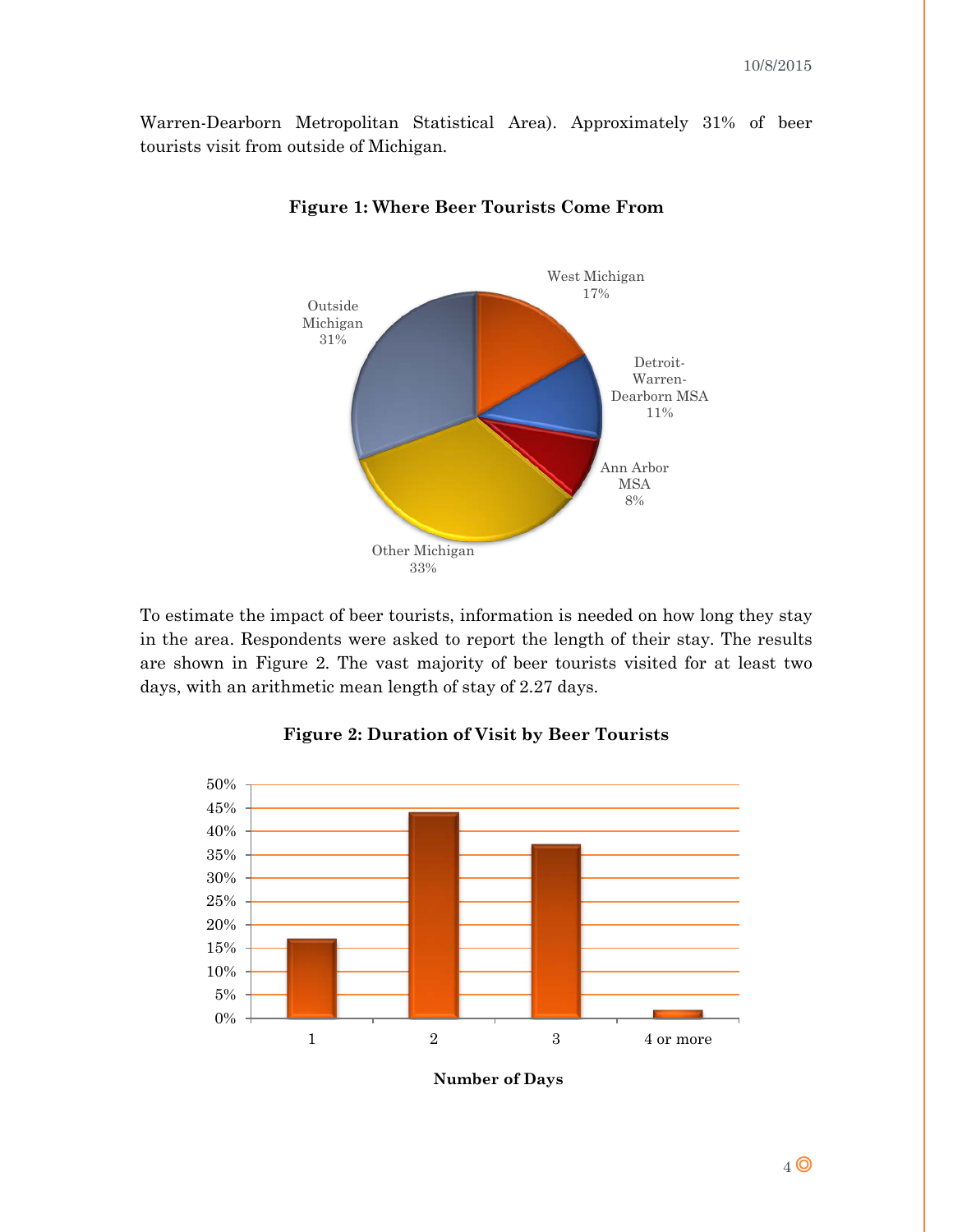Spending by beer tourists is also needed to estimate their economic impact, and identifying the distribution of spending by category allows for a much more accurate analysis. With this in mind, visitors were asked to estimate their total spending in different categories. Figure 3 illustrates the average daily spending by all beer tourists, broken up by percentage across the categories. Respondents were directly asked to estimate their spending on Craft Beer, Lodging, Transportation, Food, Retail, and Entertainment. Consumption of locally produced craft beer accounts for approximately 31% of total expenditures by visitors. Lodging is the second largest expenditure by beer tourists at 30% with food comprising 23% of their spending. Tourists also spent money on transportation, retail, and entertainment, though to a lesser extent than for the aforementioned categories.

<span id="page-5-0"></span>

**Figure 3: Beer Tourists' Average Daily Spending**

Survey respondents were also asked how many local craft breweries they were visiting on their current trip. As Figure 4 indicates, approximately 30% of beer tourists indicated that they were visiting two area breweries, while a comparable number indicated that they were visiting five or more breweries. The mean number of breweries visited by beer tourists is 3.7.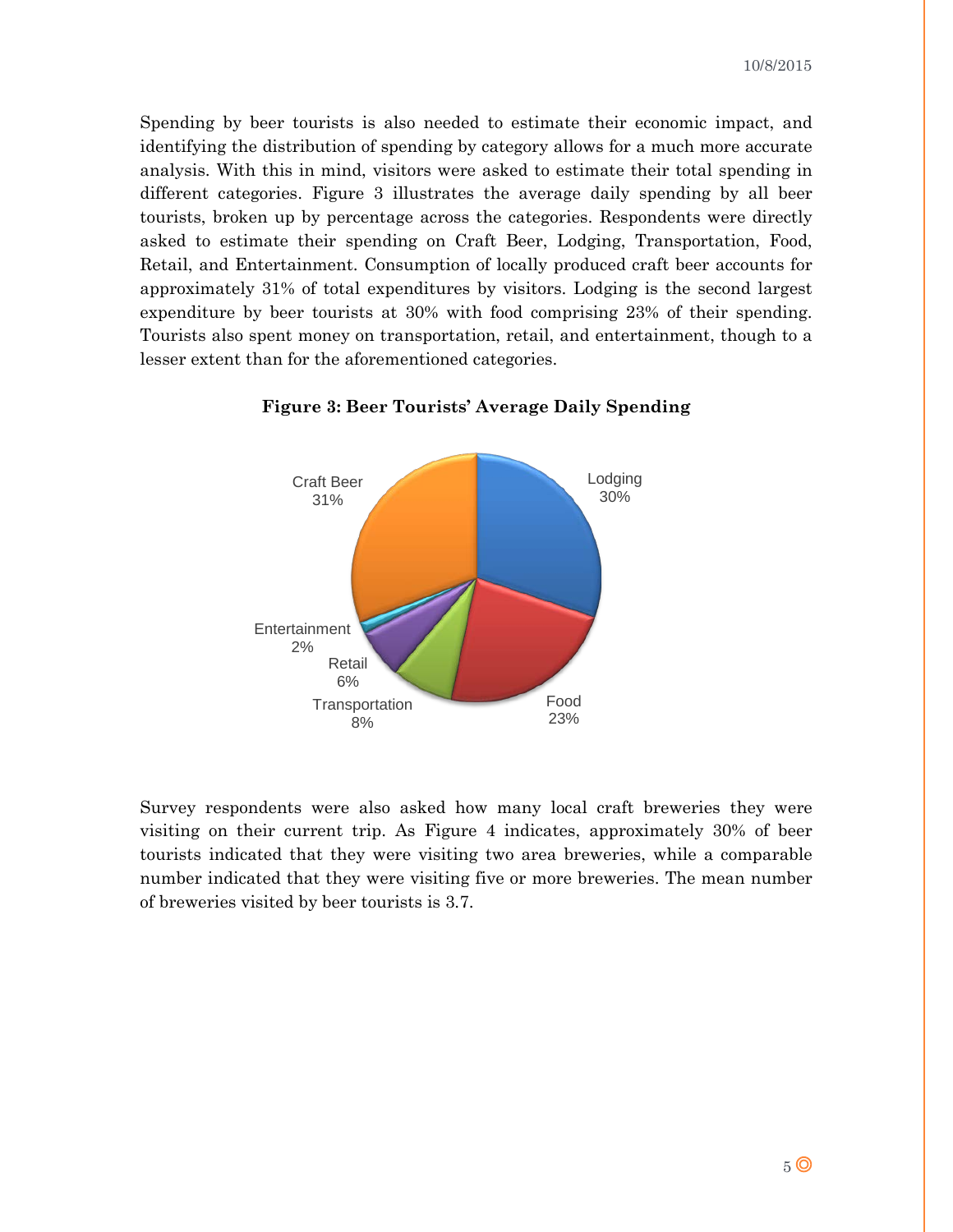<span id="page-6-1"></span>

**Figure 4: Number of Breweries Visited by Beer Tourists**

#### <span id="page-6-0"></span>Economic Effect

<span id="page-6-2"></span>Table 1 shows the average total spending per beer tourism visit across the different categories of consumption.

| Activity       | Spending<br>(per person) | Spending<br>(by party) |
|----------------|--------------------------|------------------------|
| Craft Beer     | \$53.78                  | \$176.41               |
| Lodging        | \$52.66                  | \$172.72               |
| Food           | \$40.34                  | \$132.32               |
| Transportation | \$14.13                  | \$46.33                |
| Retail         | \$11.10                  | \$36.40                |
| Entertainment  | \$2.66                   | \$8.74                 |
| Total          | \$174.67                 | \$572.92               |

**Table 1: Average Total Spending per Beer Tourism Visit**

Thus those survey respondents who fit the definition of beer tourist reported that their party spent an average of about \$175 spent on locally produced craft beer.

Table 1 includes some beer tourists who paid for accommodation in the area as well as those who did not spend the night or who reported spending the night with family/friends. Looking only at the beer tourists who reported staying at area hotels/motels, gives the average total spending per visit shown in Table 2: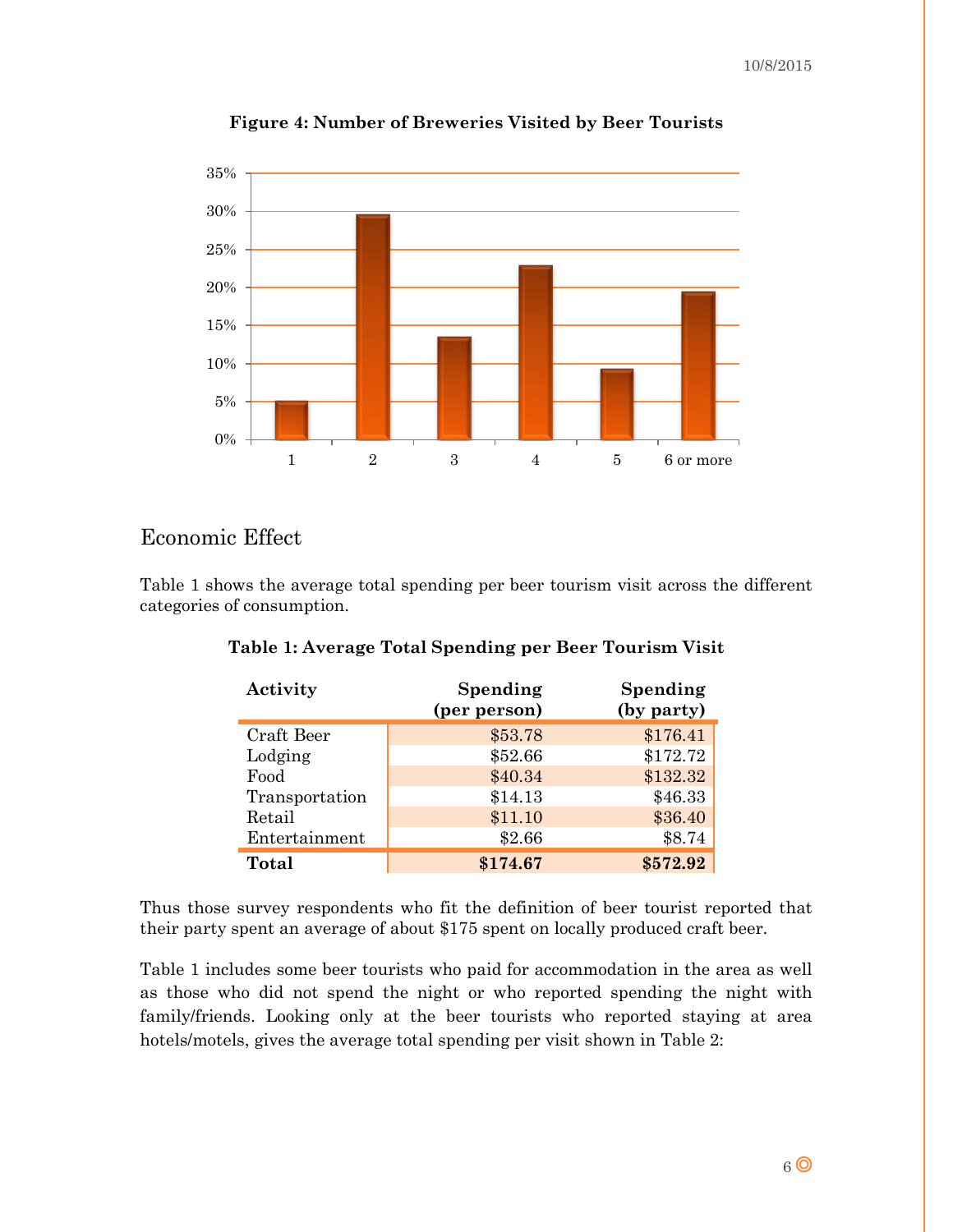| Activity       | Spending<br>(per person) | Spending<br>(by Party) |
|----------------|--------------------------|------------------------|
| Craft Beer     | \$46.46                  | \$236.52               |
| Lodging        | \$73.99                  | \$376.70               |
| Food           | \$54.14                  | \$275.61               |
| Transportation | \$12.06                  | \$61.41                |
| Retail         | \$7.40                   | \$37.67                |
| Entertainment  | \$1.96                   | \$10.00                |
| Total          | \$196.01                 | \$997.89               |

#### <span id="page-7-0"></span>**Table 2: Average Total Spending per Beer Tourism Visit** (by those staying in hotels/motels)

Thus, beer tourists who stayed in area hotels/motels reported that their party spent an average of about \$377 spent on lodging in West Michigan. These parties reported spending approximately \$237 on locally produced craft beer.

The beer tourist survey respondents as a whole (regardless of where they stayed) indicated an average party size of 3.28 people (family and/or friends). This likely includes some individuals who are not beer consumers but who are accompanying beer tourists during their visit to West Michigan. However, the total spending by the entire group is needed to estimate the economic impact of beer tourism. Taking into account each respondent's party size and the duration of their visit, the beer tourists' spending averaged out per person and per day is shown in Table 3.

<span id="page-7-1"></span>

| Table 3: Average Daily Spending per Person per Beer Tourism Visit |  |  |
|-------------------------------------------------------------------|--|--|

| Activity       | Spending |
|----------------|----------|
| Craft Beer     | \$23.69  |
| Lodging        | \$23.20  |
| Food           | \$17.77  |
| Transportation | \$6.22   |
| Retail         | \$4.89   |
| Entertainment  | \$1.17   |
| Total          | \$76.95  |

Along with sales data provided by area breweries, the survey data was used to estimate that in aggregate, 42,246 visitors spend a total of 91,675 days in Kent County for beer tourism1. Approximately 15% of these visitors were in the area to attend one of the various beer festivals held locally (such as the Michigan Brewers Guild's Winter Beer Festival and Founders Brewing Company's Founders Fest)

 <sup>1</sup>These values are based on the 18% of survey respondents who fit the definition of beer tourist. However, approximately 31% of survey respondents are visitors to the area who are consuming craft beer but who do not fit the definition of beer tourist. Although craft beer was not the primary motivation for the latter group's visit, locally-produced craft beers may be a contributing factor to the decision to visit the Grand Rapids area.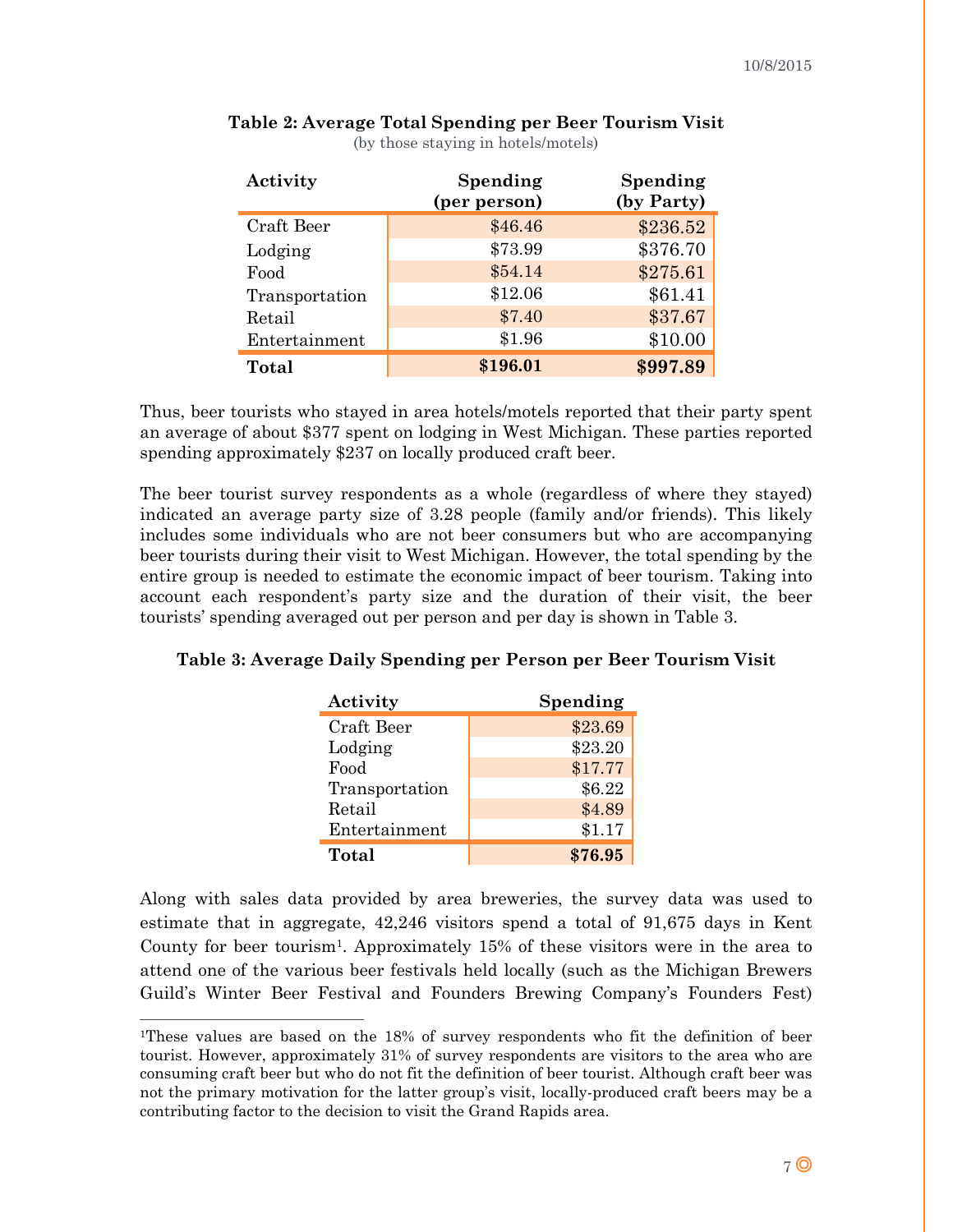while 85% of beer tourists came to the area specifically to visit local craft breweries. Applying these figures to the data in Table 1 yields the following estimations of direct spending by beer tourists to the area annually, as summarized in Table 2:

| Activity       | Spending    |
|----------------|-------------|
| Craft Beer     | \$2,172,038 |
| Lodging        | \$2,126,600 |
| Food           | \$1,629,262 |
| Retail         | \$448,142   |
| Transportation | \$570,459   |
| Entertainment  | \$107,586   |
| Total          | \$7,054,087 |

<span id="page-8-0"></span>**Table 4: Estimated Total Direct Spending Due to Beer Tourism**

Direct spending by beer tourists also leads to indirect and induced spending. For example, a beer tourist buys beer at a local brewery (direct spending). That brewery then purchases supplies from local distributors (indirect spending). Brewery owners and employees receive more income from the spending of beer tourists, and they spend some of that greater income in area stores (induced spending).

The dollar value and effect on employment of indirect and induced spending can be estimated using the Regional Input-Output Modeling System (RIMS II) multipliers developed by the U.S. Department of Commerce's Bureau of Economic Analysis. In this way, the total impact of beer tourists to the area can be calculated. The total economic impact of beer tourism on Kent County is given in Table 5.

<span id="page-8-1"></span>

| Category                      | Impact       |
|-------------------------------|--------------|
| Direct Spending               | \$7,054,087  |
| Indirect and Induced Spending | \$5,172,457  |
| <b>Total Output</b>           | \$12,226,544 |
| <b>Total Earnings</b>         | \$3,325,703  |
|                               |              |

**Table 5: Total Economic Impact of Beer Tourists**

Thus, the estimated annual effect specifically from beer tourism in Kent County is approximately \$12.23 million in additional production of goods and services, \$3.33 million in additional earnings, and 171 in additional employment.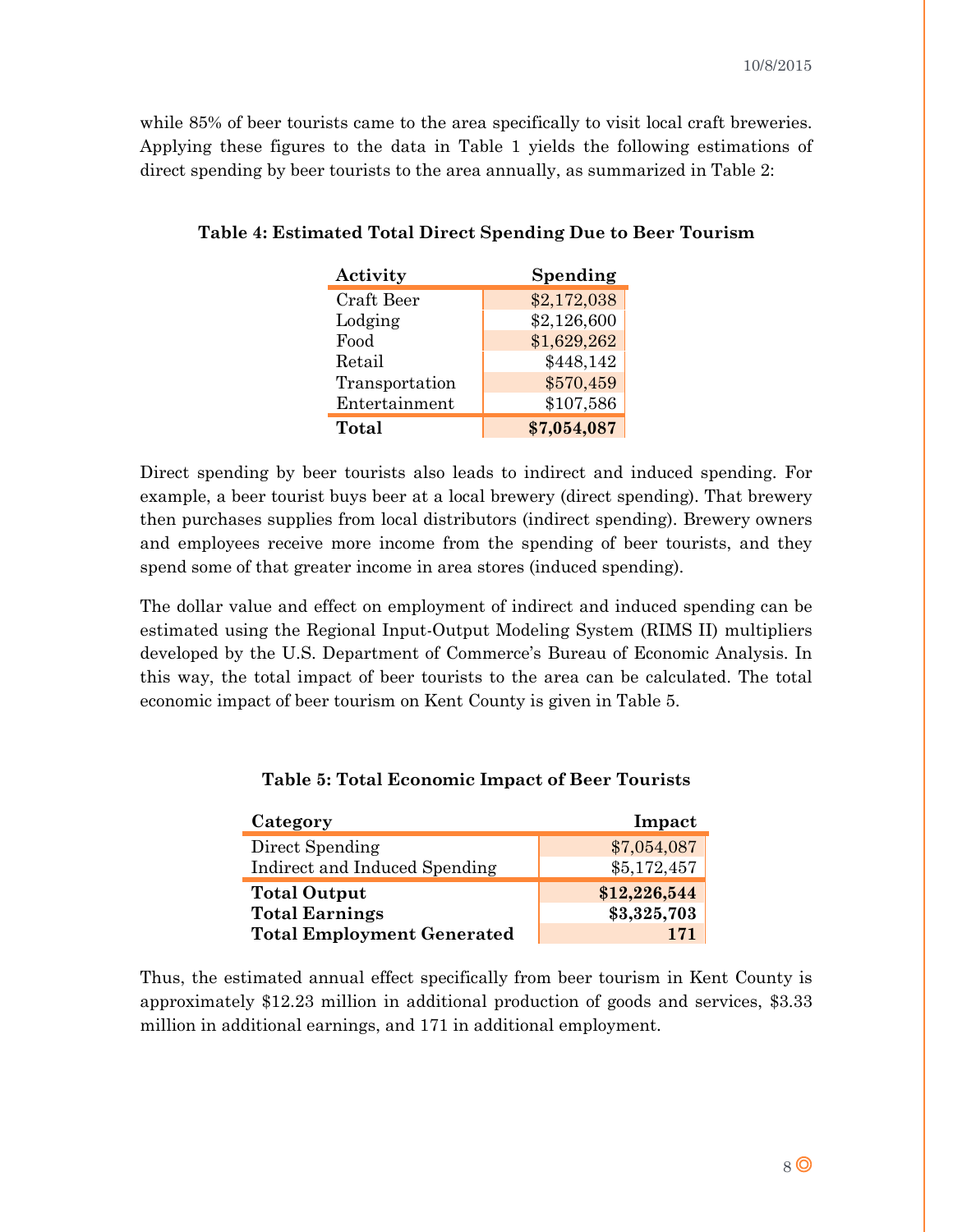# <span id="page-9-0"></span>**CONCLUSION**

Beer tourism is a growing part of the economic mix in the Grand Rapids area. Currently this includes over 42,000 visitors primarily for the purpose of beer tourism with over 13,000 individuals traveling from outside of Michigan. Their direct spending makes up 0.5% of the Grand Rapids Wyoming spending on accommodations and food services. If we assume double occupancy, this generated over 14,000 hotel nights at an average of \$148 per night spent on the room. The total impact of these beer tourists is now over \$12 million per year.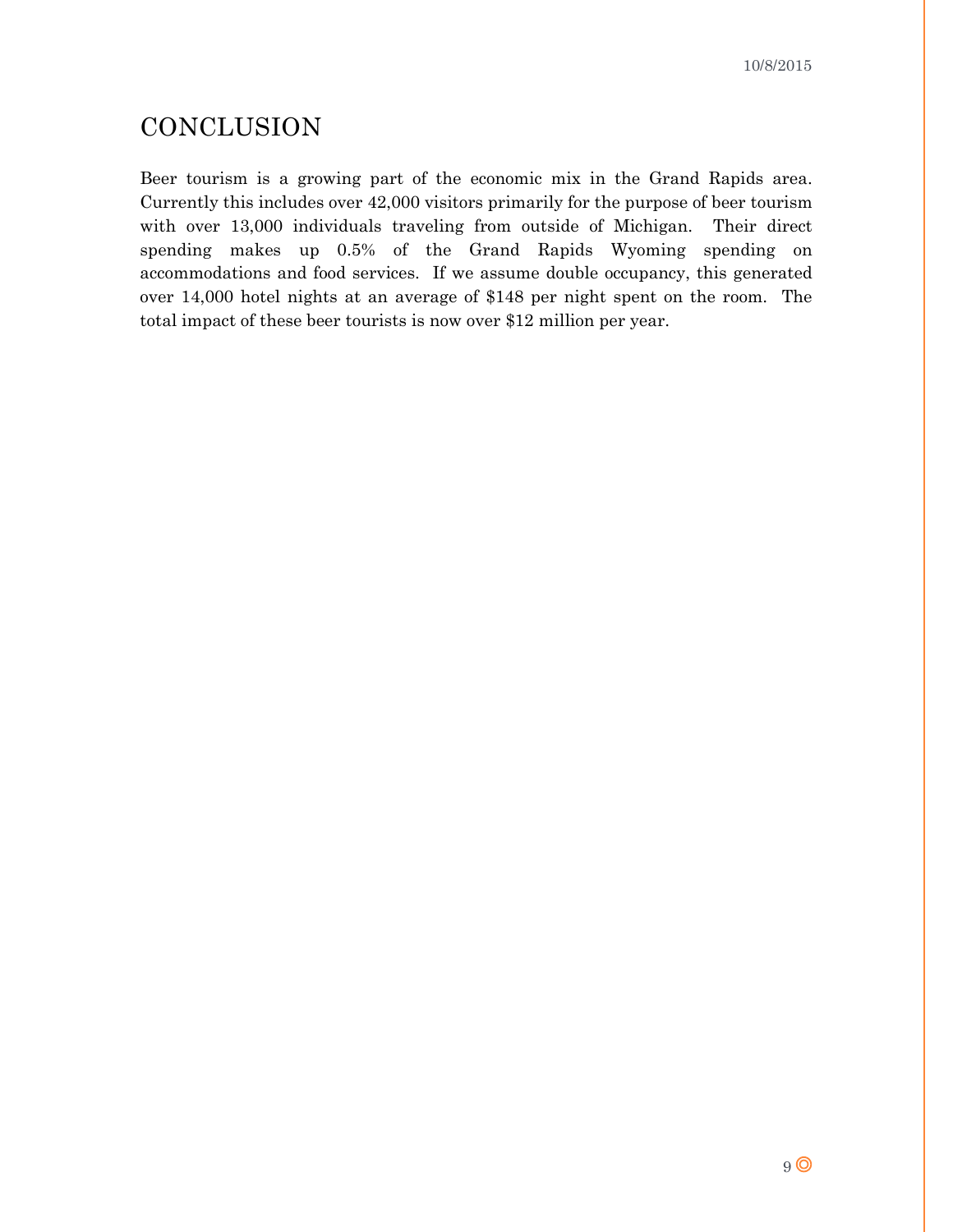# <span id="page-10-0"></span>APPENDICES

#### <span id="page-10-1"></span>Appendix A

#### **Beer Consumer Survey**

(conducted near breweries)

1. What is the ZIP code (or foreign country) where you live? \_\_\_\_\_\_\_\_\_\_\_\_\_\_\_\_\_\_\_ 2. Are you staying overnight in the Grand Rapids area, other than at home? Yes No 3. Staying in a... Hotel/motel? With family/friends? Other?: 4. How many nights are you staying? 0 1 2 3 Other: \_\_\_\_\_\_\_\_\_ 5. Including yourself, how many people are in your party (e.g. family members, friends, etc.)? \_\_\_\_\_\_\_\_\_ 6. How many Grand Rapids area craft breweries are you visiting on this trip? 0 1 2 Other: \_\_\_\_\_\_\_ 7. Have you made other visits to the Grand Rapids area in the last year because of craft beer? Yes No 8. How many nights in total did you stay for those visits? 9. Are craft beers the primary reason you are currently in the Grand Rapids area? Yes No 10. Please estimate the total amount your **entire** party will likely spend on your current visit to this area for… Locally produced craft beer: \$\_\_\_\_\_\_\_\_\_\_\_\_ Other food and drink: \$\_\_\_\_\_\_\_\_\_\_\_\_\_\_ Lodging:  $\$  Transportation (car rental, gas, taxi, etc.):  $\$ Entertainment (sporting events, concerts, etc.): \$ Retail spending on goods/services: \$\_\_\_\_\_\_\_\_\_\_\_ Other (specify category): \$\_\_\_\_\_\_ 11. Which category best describes your annual household income before taxes? (Please check one) □ Less than \$24,999 □ \$25,000 to \$49,999 □ \$50,000 to \$99,999  $\Box$  \$100,000 to \$149,999  $\Box$  \$150,000 or more  $\Box$  I prefer not to answer